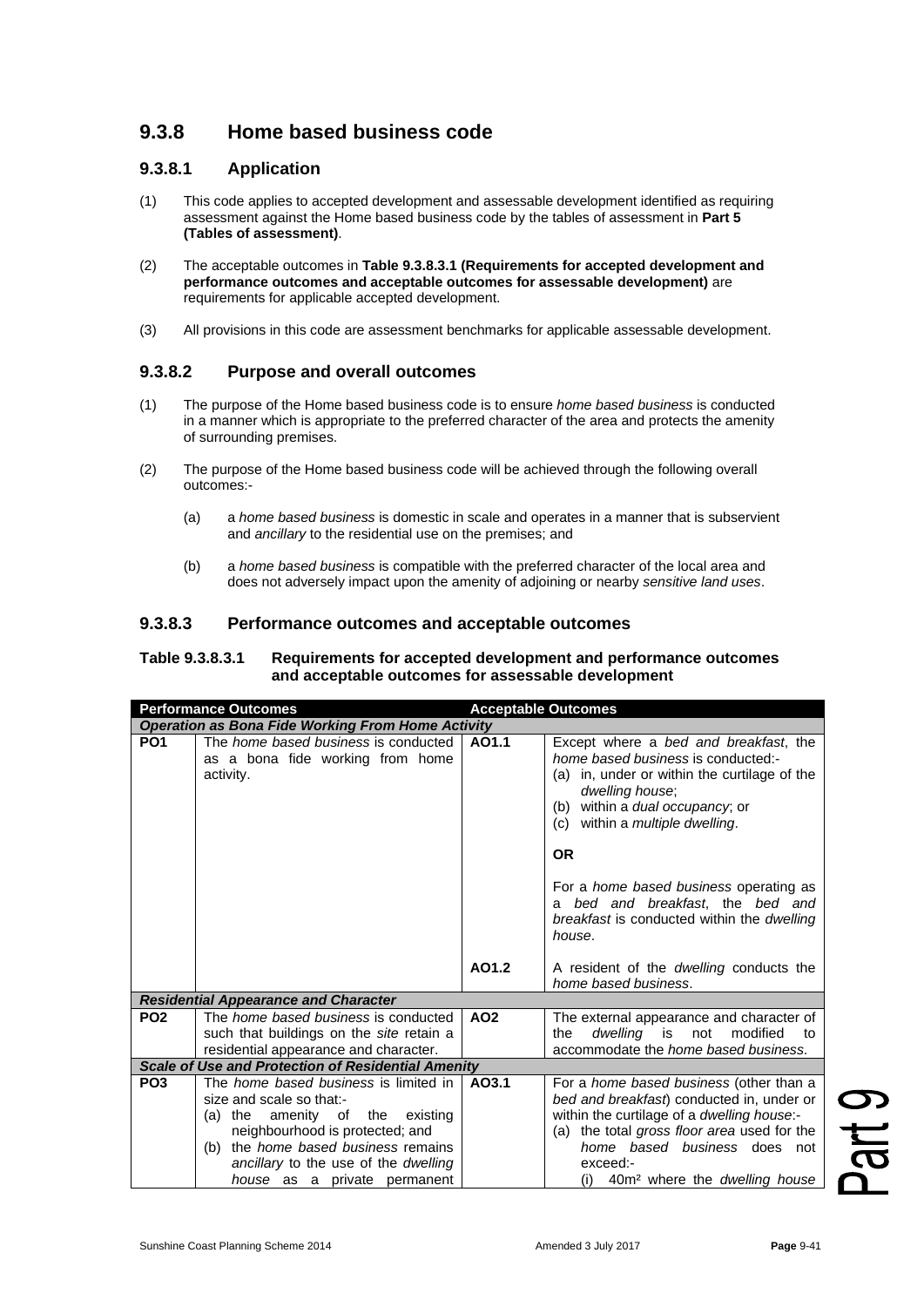| <b>Performance Outcomes</b> |                                                                                                                                                                |       | <b>Acceptable Outcomes</b>                                                                                                                                                                                                                                                                                                                                                                                                                                                                                                                                                                                                                                                                                                                                                                                                                                                                          |
|-----------------------------|----------------------------------------------------------------------------------------------------------------------------------------------------------------|-------|-----------------------------------------------------------------------------------------------------------------------------------------------------------------------------------------------------------------------------------------------------------------------------------------------------------------------------------------------------------------------------------------------------------------------------------------------------------------------------------------------------------------------------------------------------------------------------------------------------------------------------------------------------------------------------------------------------------------------------------------------------------------------------------------------------------------------------------------------------------------------------------------------------|
|                             | residence.                                                                                                                                                     |       | is located on a lot not exceeding<br>$2,000m2$ in area; or<br>(ii) 80m <sup>2</sup> where the dwelling house                                                                                                                                                                                                                                                                                                                                                                                                                                                                                                                                                                                                                                                                                                                                                                                        |
|                             |                                                                                                                                                                |       | is located on a lot exceeding<br>$2,000m2$ in area;<br>(b) no more than 2 customers or clients<br>are present at any one time and no<br>more than 8 customers or clients are<br>present in any one day; and<br>(c) the <i>home based business</i> does not<br>involve more than:-<br>(i) 1 person who is a non-resident of<br>the dwelling house; or<br>(ii) where the site is included in the<br>Rural zone, 4 persons who are<br>non-residents of the <i>dwelling</i><br>house.                                                                                                                                                                                                                                                                                                                                                                                                                   |
|                             |                                                                                                                                                                |       | <b>OR</b>                                                                                                                                                                                                                                                                                                                                                                                                                                                                                                                                                                                                                                                                                                                                                                                                                                                                                           |
|                             |                                                                                                                                                                |       | For a <i>home based business</i> conducted<br>within a dual occupancy or multiple<br>dwelling:-<br>(a) the total gross floor area used for the<br>home based business does not<br>exceed 20m <sup>2</sup> ;<br>(b) the <i>home based business</i> does not<br>involve outdoor use areas;<br>(c) no more than 2 customers or clients<br>are present at any one time and no<br>more than 4 customers or clients are<br>present in any one day; and<br>(d) the <i>home based business</i> involves<br>only the persons who are residents of<br>the dwelling.<br><b>OR</b><br>For a <i>home based business</i> operating as<br>a bed and breakfast.-<br>(a) at least one bedroom within the<br>dwelling house is excluded from use<br>by guests; and<br>(b) the maximum number of bedrooms<br>used to accommodate guests is 3<br>and the maximum number of guests<br>accommodated at any one time is 6. |
|                             |                                                                                                                                                                | AO3.2 | Not more than one <i>home based business</i>                                                                                                                                                                                                                                                                                                                                                                                                                                                                                                                                                                                                                                                                                                                                                                                                                                                        |
| <b>PO4</b>                  | The <i>home based business</i> does not<br>involve any materials, equipment or<br>processes that cause nuisance or<br>adversely impact on residential amenity. | AO4.1 | is conducted on the premises.<br>The <i>home based business</i> does not<br>produce any dust emissions beyond the<br>site boundaries.                                                                                                                                                                                                                                                                                                                                                                                                                                                                                                                                                                                                                                                                                                                                                               |
|                             |                                                                                                                                                                | AO4.2 | The <i>home based business</i> does not<br>produce any odour emissions or a<br>noticeable smell in excess of 1 odour unit<br>at the <i>site</i> boundaries.                                                                                                                                                                                                                                                                                                                                                                                                                                                                                                                                                                                                                                                                                                                                         |
|                             |                                                                                                                                                                | AO4.3 | The home based business does not<br>produce<br>noise which<br>exceeds<br>the<br>background noise level plus 5 dB(A)<br>(8.00am)<br>6.00pm)<br>to<br>(measured<br>at<br>adjusted<br>sound level)<br>at the<br>site<br>boundaries.                                                                                                                                                                                                                                                                                                                                                                                                                                                                                                                                                                                                                                                                    |

Part 9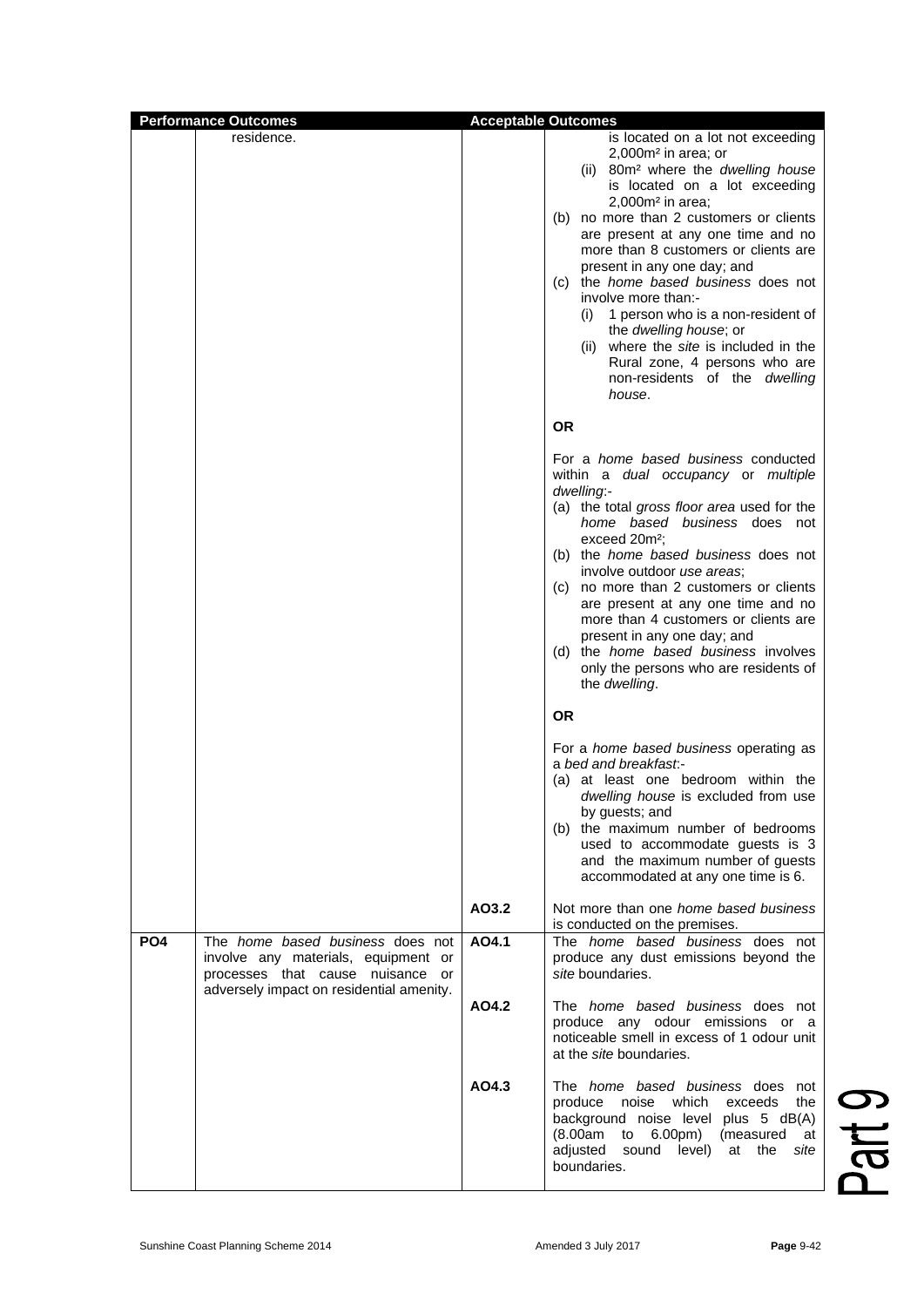| <b>Performance Outcomes</b> |                                                                                                                                            | <b>Acceptable Outcomes</b> |                                                                                                                                                                                                                                                                                                                                                                                                                 |
|-----------------------------|--------------------------------------------------------------------------------------------------------------------------------------------|----------------------------|-----------------------------------------------------------------------------------------------------------------------------------------------------------------------------------------------------------------------------------------------------------------------------------------------------------------------------------------------------------------------------------------------------------------|
|                             |                                                                                                                                            | AO4.4                      | A maximum of one commercial vehicle<br>associated with the home based business<br>is parked/garaged on the site.                                                                                                                                                                                                                                                                                                |
|                             |                                                                                                                                            | AO4.5                      | Materials or equipment used or goods<br>manufactured, serviced or repaired are<br>stored within a building on the premises.                                                                                                                                                                                                                                                                                     |
|                             |                                                                                                                                            | AO4.6                      | Trade person's storage and horticultural<br>activities are located at the rear of the<br>dwelling and any vehicle, or stored<br>equipment or materials, is screened from<br>view from all public places and adjoining<br>residential premises.                                                                                                                                                                  |
|                             |                                                                                                                                            | AO4.7                      | Where goods are offered for sale from the<br>premises, the public display of such<br>goods:-<br>(a) does not occur outside of a building;<br>and<br>(b) is not visible from the street or<br>another public place.                                                                                                                                                                                              |
| PO <sub>5</sub>             | The hours of operation of the home<br>based business do not cause a<br>nuisance or adversely impact<br>on<br>residential amenity.          | AO <sub>5</sub>            | For a home based business, other than a<br>bed and breakfast, the hours of operation<br>are limited to:-<br>(a) 8.00am and 6.00pm, Mondays to<br>Saturdays; and<br>(b) not at all on Sundays or public<br>holidays.                                                                                                                                                                                             |
|                             |                                                                                                                                            |                            | Note-office administration functions<br>and<br>activities that do not involve visitors by<br>customers or clients, deliveries or noise related<br>activities may occur outside of the hours of<br>operation.                                                                                                                                                                                                    |
| <b>Traffic Impacts</b>      |                                                                                                                                            |                            |                                                                                                                                                                                                                                                                                                                                                                                                                 |
| PO <sub>6</sub>             | Traffic impacts of the home based<br>business are no greater than that which<br>might reasonably be expected in a<br>residential location. | AO6.1                      | The <i>home based business</i> does not<br>involve the use of a motor vehicle with a<br>carrying capacity exceeding 2.5 tonnes.                                                                                                                                                                                                                                                                                 |
|                             |                                                                                                                                            | AO6.2                      | Commercial deliveries or collections are<br>limited to a vehicle no larger than a<br>courier van and no more than 2 deliveries<br>or collections per day.                                                                                                                                                                                                                                                       |
|                             |                                                                                                                                            | AO6.3                      | Loading<br>unloading<br>activity<br>or<br>is<br>undertaken entirely within the site and<br>only during the hours of operation<br>specified by Acceptable Outcome AO5.                                                                                                                                                                                                                                           |
| <b>Signage</b>              |                                                                                                                                            |                            |                                                                                                                                                                                                                                                                                                                                                                                                                 |
| PO7                         | Signage associated with the home<br>based business is small, unobtrusive<br>and appropriate to its location and<br>setting.                | AO7                        | Not more than 1 sign is erected on the<br>premises and the sign:-<br>(a) includes only the name of the<br>occupier<br>and/or<br>the<br>business<br>conducted on the premises;<br>(b) has a maximum signface area of:-<br>(i) $0.3m^2$ where in an <i>urban zone</i> ; or<br>(ii) 0.5m <sup>2</sup> where in another zone;<br>(c) is attached to a fence or wall; and<br>is not illuminated or in motion.<br>(d) |
|                             | <b>Impact on Services and Utilities</b>                                                                                                    |                            |                                                                                                                                                                                                                                                                                                                                                                                                                 |
| PO <sub>8</sub>             | The home based business does not<br>impact on the capacity of <i>infrastructure</i><br>services.                                           | AO8                        | No greater load is imposed on any public<br>utility than would reasonably be expected<br>from the normal residential use of the<br>dwelling.                                                                                                                                                                                                                                                                    |